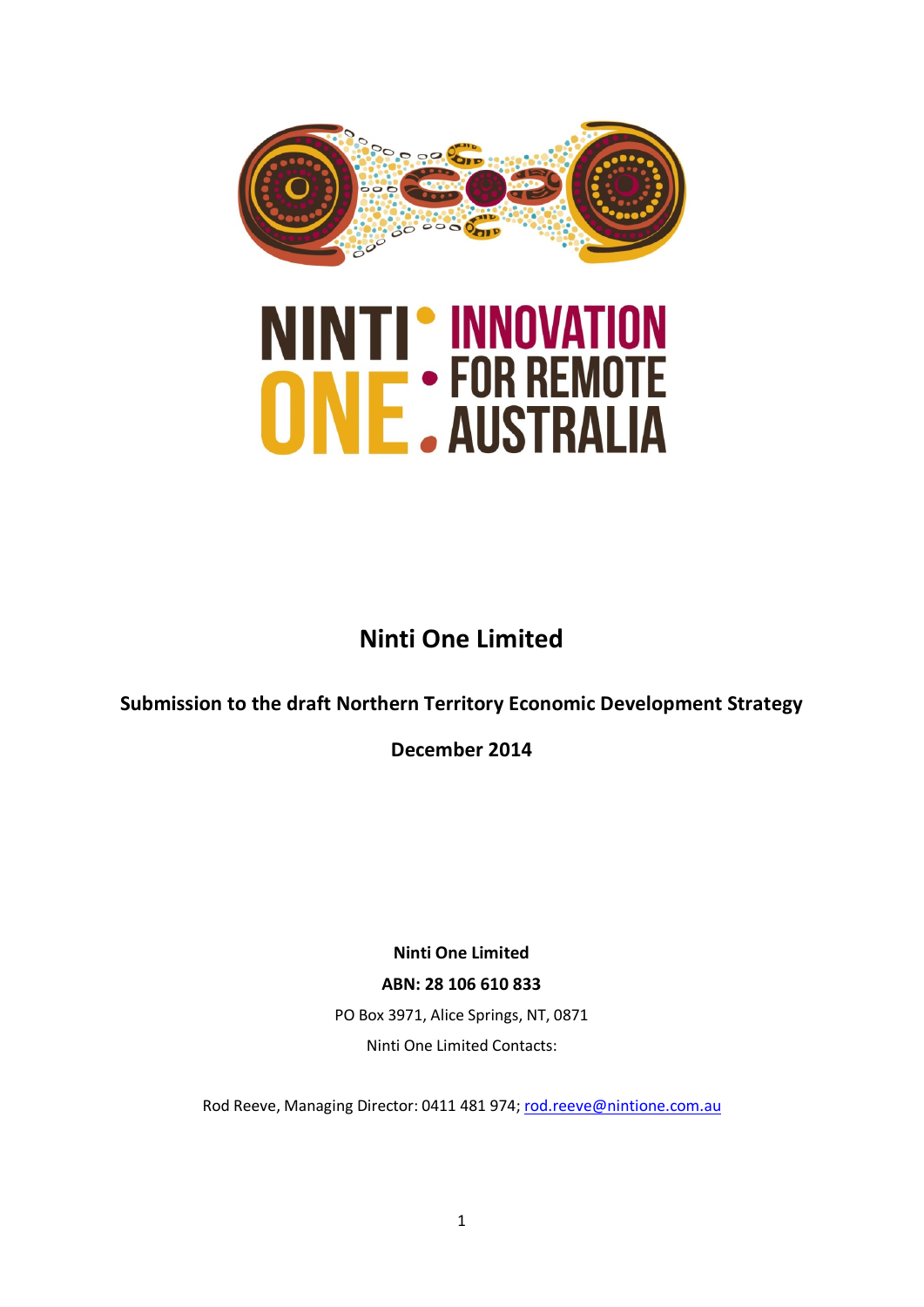#### **Introduction**

Ninti One welcomes the opportunity to provide comments on the draft Northern Territory Economic Development Strategy. Ninti One has over 10 years' experience in working and conducting research and community development projects in remote Australia, and has extensive experience in working with and in remote Northern Territory communities. Our submission concentrates on issues, challenges and opportunities inherent to remote areas, which we believe need to be considered to develop a successful strategy to develop the North and achieving a prosperous Territory economy.

# **About Ninti One**

Established in 2003, Ninti One is a not-for-profit, independent national company that builds opportunities for people in remote Australia through research, innovation and community development. Ninti One manages:

- the current activities and partnerships of the CRC for Remote Economic Participation (CRC-REP);
- the commercialisation of the Intellectual Property from CRC-REP and the legacy projects from the former Desert Knowledge CRC (DKCRC) that ran from 2003 - 2010; and,
- consultancy services (that are separate from the CRC) related to the delivery and commercialisation of research for the benefit of Australians living in remote areas.

Ninti One's headquarters is in Alice Springs, from where we employ around 100 Territorians full-time and part-time. We employ many Aboriginal researchers across communities in the NT. Alice Springs is central to the remote expanse of Australia that Ninti One serves. Ninti One through the CRC-REP conducts important research in the Northern Territory, which can assist in the development of successful policy and initiatives geared toward increasing economic participation in remote areas. Relevant research projects are discussed throughout this submission.

More information on our activities can be found at [www.nintione.com.au](http://www.nintione.com.au/) an[d www.crc-rep.com](http://www.crc-rep.com/)

# **Summary of key points**

• **Increasing Aboriginal and Torres Strait Islander participation in the economy** 

The Strategy would benefit from a stronger emphasis on Aboriginal and Torres Strait Islander economic development opportunities, including in the priority sectors identified in the Strategy. Based on population number, occupation and ownership of land, we believe a prosperous Territory economy and a successful Northern Australia development will ultimately depend on increased Aboriginal participation in the economy.

Approximately 50% of the Northern Territory land mass is Aboriginal land in addition to about 85% of its coastline. Northern Territory population comprises 30% of Aboriginal and Torres Strait Islander people with around half its population under 24 years in remote communities. Aboriginal and Torres Strait Islander employment rates are low in remote communities with the employment to population ratio at about 45%. Aboriginal and Torres Strait Islander participation in the largest industry sectors in the Northern Territory, namely, energy resources, mining, agriculture, government services and tourism, is low.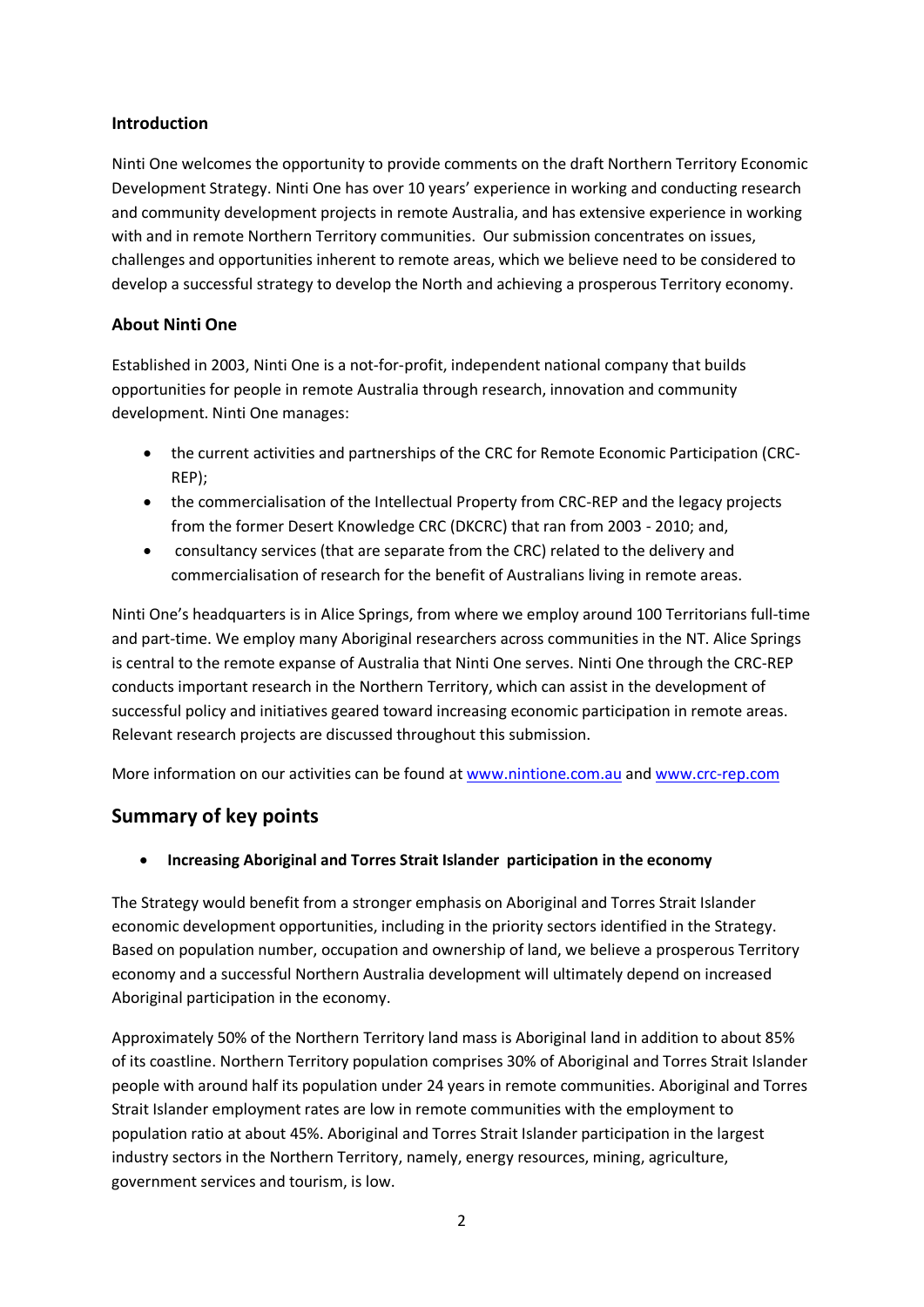Our research shows they are plenty of real jobs in remote Australia but over 90% of them are taken by non-Aboriginal or Torres Strait Islander people. Our research also shows that training and qualifications are not pre-requisite to engagement in employment in remote Australia as 44% of all employees have not completed a Certificate or higher qualification. Other factors are at play. We know that conventional regional development policy thinking and approaches are unlikely to be an agent of change in remote communities.

Recommendations:

- The Strategy needs to have a strong focus on Aboriginal and Torres Strait Islander economic development.
- In developing the Strategy, there is a critical need to involve Aboriginal and Torres Strait Islander to identify new and existing opportunities and how to realise them. Strong community consultation mechanisms will be required.
- Critical need to understand unique circumstances, needs and aspirations of communities to ignite entrepreneurship and business development.
- There is a need to think differently about employment practices to increase Aboriginal and Torres Strait Islander participation.
- Develop strategies to increase Aboriginal and Torres Strait Islander participation in existing large industry sectors present in the Northern Territory, especially mining and tourism sectors.
- Identifying new opportunities, including in the fields of carbon economies, biodiversity conservation and land management, boarder security, quarantine, construction and knowledge economy.
- Regional and local customisations will be critical for successful economic development.

Ninti One has developed an Aboriginal Community Researchers (ACR) program, which enables Ninti One to deliver tailored, innovative and highly relevant research and community development outcomes in remote Aboriginal and Torres Strait Islander communities. Mainstream research practices and methodologies have often failed to achieve desired outcomes in remote Aboriginal and Torre Strait Islanders communities. By contrast, the Aboriginal



Community Researcher Program has proven track records of achieving positive research outcomes because the program is inclusive of Aboriginal and Torres Strait Islander people's viewpoint and knowledge and places effective community engagement at the heart of its practice. We believe the Aboriginal Community Researcher program could assist in the development of the Strategy to design and rollout effective programs aimed at increasing Aboriginal and Torres Strait Islander economic participation. By involving local people it not only provides good employment outcomes it also fast tracks implementation of initiatives as change is more rapidly adopted at the local area.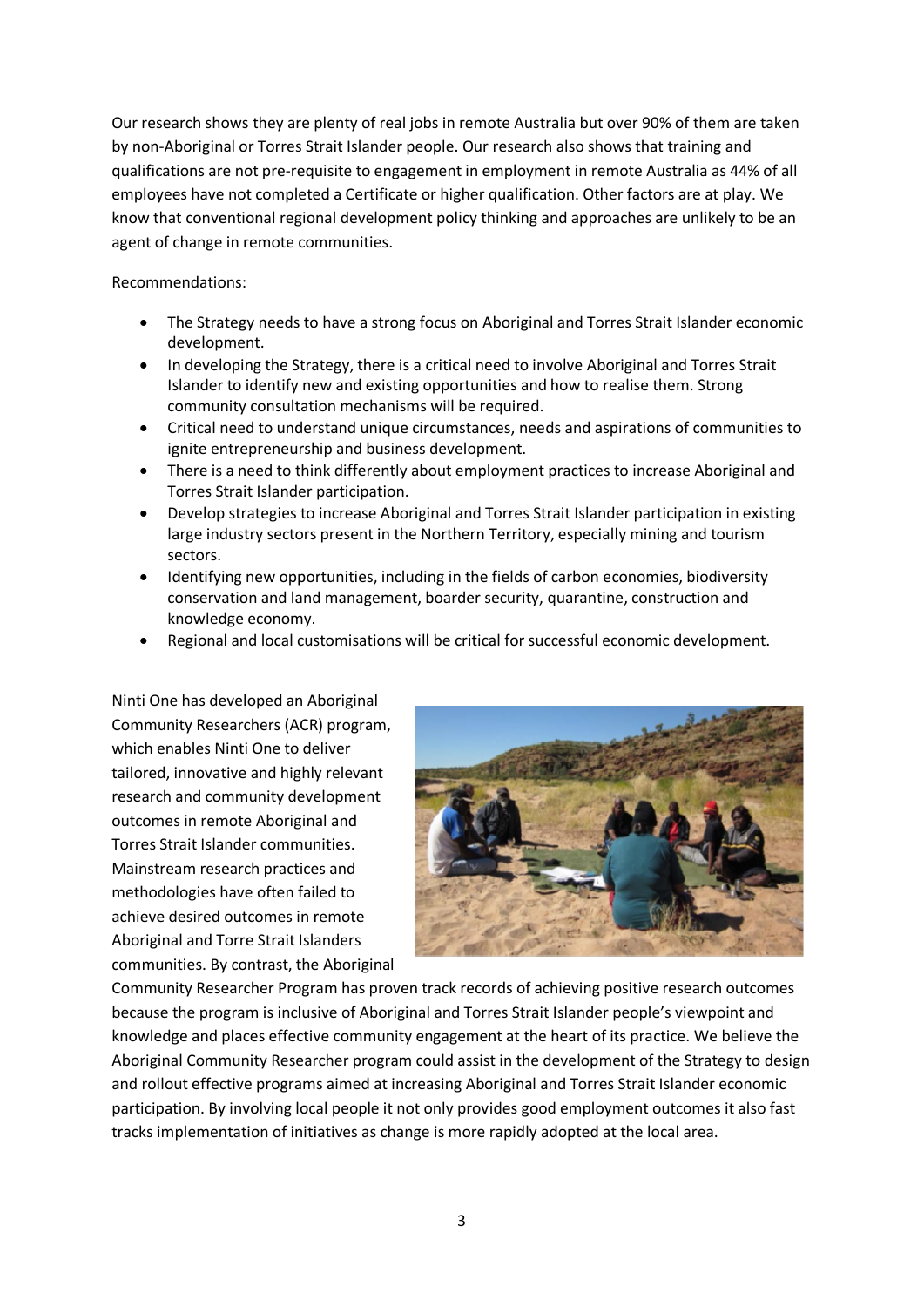# • **Minerals sector and local communities**

As described in the Strategy, the Northern Territory is a mineral-rich province with existing mining and extractive industries and, has more than 40 discovered but undeveloped mineral deposits. Currently, only limited revenue generated by the resources industry remains in the community or even the region where it is generated. Our CRC-REP research project Enduring Community Value from Mining research is analysing benefits flowing from mining and how these can provide enduring benefits to communities and small-to-medium sized enterprises during and beyond the mine's life. In developing the Strategy and future initiatives, it may be useful to consult our researchers to discuss their work currently underway in the Territory and Pilbara region. This can assist in ensuring that existing and future mining activities and mining-related employment and business opportunities provide increased benefits to local communities.

#### • **Tourism**

As described in the Strategy, continuing to open territory parks to development opportunities will encourage industry to offer new experiences and increase visitor numbers. We see great opportunities for Aboriginal communities, businesses and ranger groups to be involved in the development and management of tourism products in Territory parks and beyond. Our CRC-REP research project Aboriginal and Torres Strait Islander Remote Tourism may assist in strengthening the sector and in identifying new opportunities. Our recently released summary paper on enterprise diversification provides some key recommendations for the sector, government agencies and policy makers:

#### [http://www.crc-rep.com.au/resource/RRS007\\_EnterpriseDiversification.pdf](http://www.crc-rep.com.au/resource/RRS007_EnterpriseDiversification.pdf)

# • **Agribusiness**

#### **Pastoral industry**

Opportunities for increasing beef production and industry profitability across the Territory exist through the development of new technologies to improve extensive cattle production systems. Current challenges are the high labour and infrastructure requirements to collect the data needed to make optimum decisions as to when animals are bought and sold or husbandry practices are performed.

Research by Ninti One and a commercial partner Precision Pastoral Pty. Ltd. has produced the Remote Livestock Management System (RLMS). The RLMS is a combination of hardware and software capable of remotely identifying, weighing, and drafting individual animals within a cattle herd without labour inputs. It introduces to graziers and pastoralists the same sort of precision available to dairy and beef farmers on much smaller properties – enabling them to muster, weigh, monitor, draft and hold pastoral cattle for market over large distances. The RLMS has the capacity to increase beef enterprise production while reducing operating costs.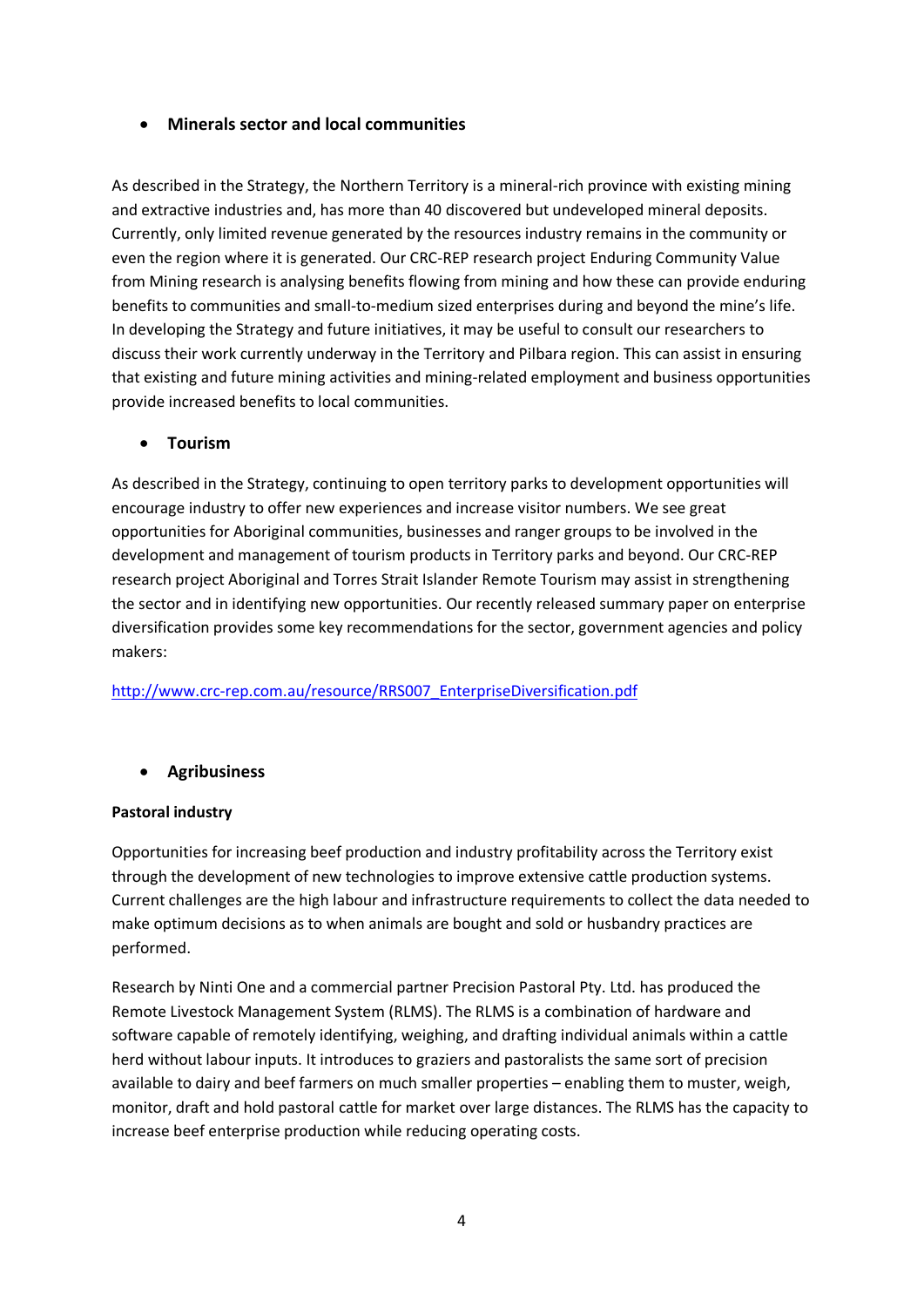Current research by CRC-REP, being conducted on pastoral stations, will combine the RLMS animal data with remote sensing tools for measuring pasture, to deliver decision-making software tailored to individual beef producers. This decision-making tool should not only improve profitability of the beef sector in the Territory, but should also assist sustainable land management and sector resilience.

The Strategy should facilitate this important sector to develop and adopt new technologies, which will support the growth and efficiency of the industry.

## **Bush foods**

Our CRC-REP research into Bush-foods and Plant Products Enterprise presents opportunities for the Territory agribusiness industry and Aboriginal communities. The project is developing a model for improving native plant varieties to make horticultural production of bush foods more efficient and profitable. The focus is on sustained growth of value with the Bush Tomato trade as a case study, to increase business opportunities for remote Aboriginal and Torres Strait Islander people.

## • **Infrastructure**

#### **Road and transport infrastructures**

The issue of lack of road and transport infrastructures in the Territory as an impediment to growth is well documented. For remote Aboriginal and Torres Strait Islander residents, transport systems are unsustainable and heavily dependent on private motor vehicles relying and petrol and roads. One of our CRC-REP research projects 'Transport futures for remote Australia' is exploring the potential for alternative transport systems, with a specific interest in how to enhance future livelihoods in remote Australia. The research is assessing the services and infrastructure, the economic opportunities available and will look at the technical feasibility of options and energy future scenarios.

We recently released a summary paper on strategies for enhancing transportation in remote Australia:

#### [http://www.crc-rep.com.au/resource/Summary\\_CW017\\_EnhancingTransportInRemoteAustralia.pdf](http://www.crc-rep.com.au/resource/Summary_CW017_EnhancingTransportInRemoteAustralia.pdf)

This paper suggest that a wide variety of options could help make transport more affordable and efficient, with more coverage in remote Australia by using multifunctional and multimodal transport infrastructure; integrated planning and delivery of transport ; making fuel efficiency an audit requirement of fleets, and combining vehicle use; looking at innovative fuels which could decrease fuel costs using low-powered vehicles within communities; improving access to affordable and appropriate vehicles with off-road capabilities; setting up mobile maintenance services and local workshops providing alternatives to goods that use expensive freight options; increasing selfsufficiency in remote communities; and improving telecommunications, so some journeys are not needed.

We would be happy to further discuss with the Northern Territory Government how it could assist within the development of a transport strategy for the Territory.